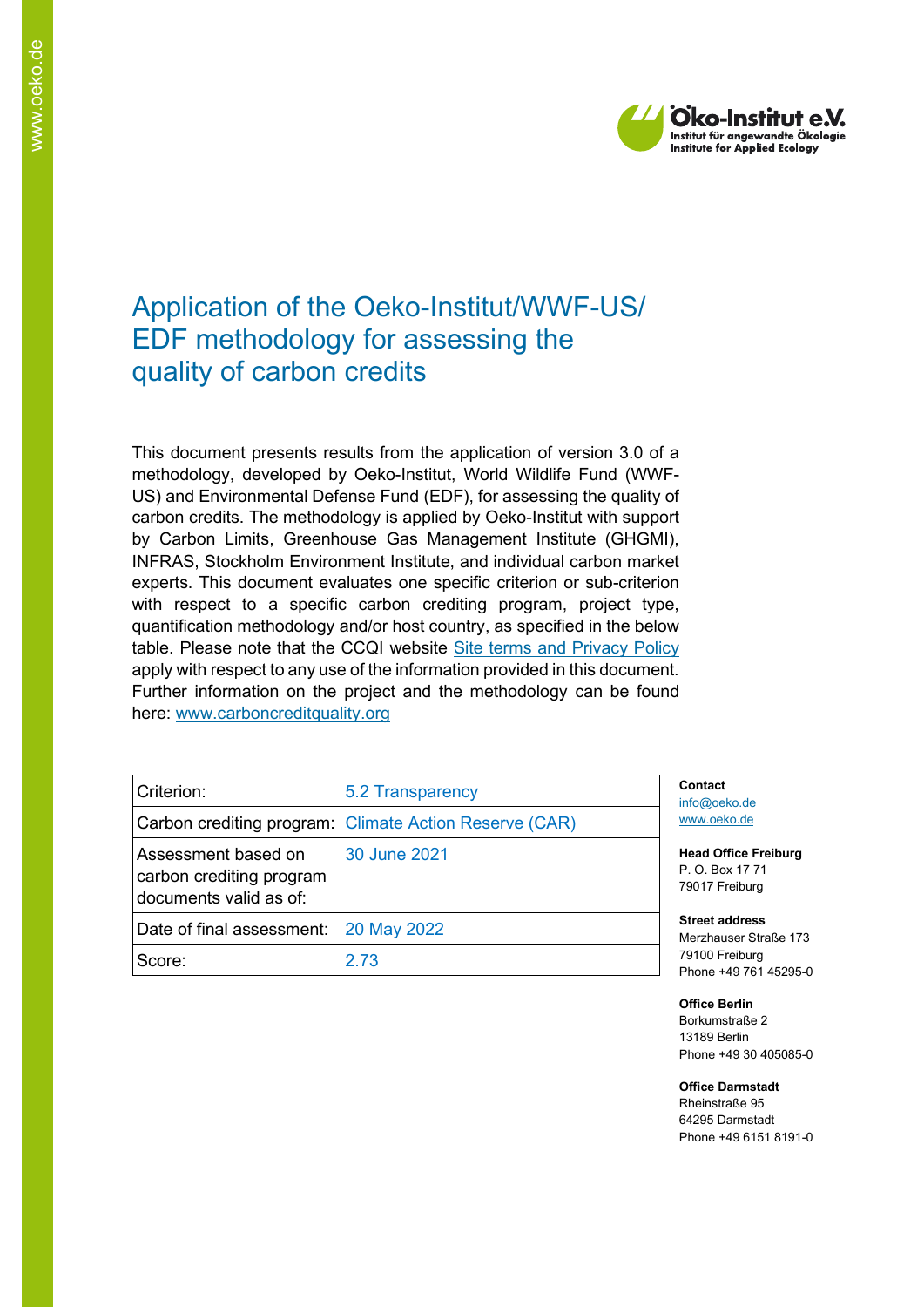# **Assessment**

# **Indicator 5.2.1**

#### **Relevant scoring methodology provisions**

"The program makes publicly available on its website the names and affiliations of all non-staff individuals or organizations serving in a professional capacity to support the administration of the program (e.g., members of the Board, advisory groups or expert committees)."

#### **Information sources considered**

1 Program website: Staff [\(https://www.climateactionreserve.org/about-us/staff/\)](https://www.climateactionreserve.org/about-us/staff/), last accessed on 28 June 2021.

#### **Relevant carbon crediting program provisions**

-

## **Assessment outcome**

Yes (1 Point).

## **Justification of assessment**

The program website (Source 1) lists the names and affiliations of all Reserve Advisory Board members and Governing Board members. Names and affiliations of Working Group members for specific protocols are also listed in the protocol document.

# **Indicator 5.2.2**

#### **Relevant scoring methodology provisions**

"Minutes of Board of Directors or Trustees meetings are publicly available on the program's website."

#### **Information sources considered**

1 Program website: Board of Directors Meetings [\(https://www.climateactionreserve.org/about](https://www.climateactionreserve.org/about-us/board-of-directors/meetings/)[us/board-of-directors/meetings/\)](https://www.climateactionreserve.org/about-us/board-of-directors/meetings/), last accessed on 29 June 2021.

#### **Relevant carbon crediting program provisions**

-

## **Assessment outcome**

No (0 Points).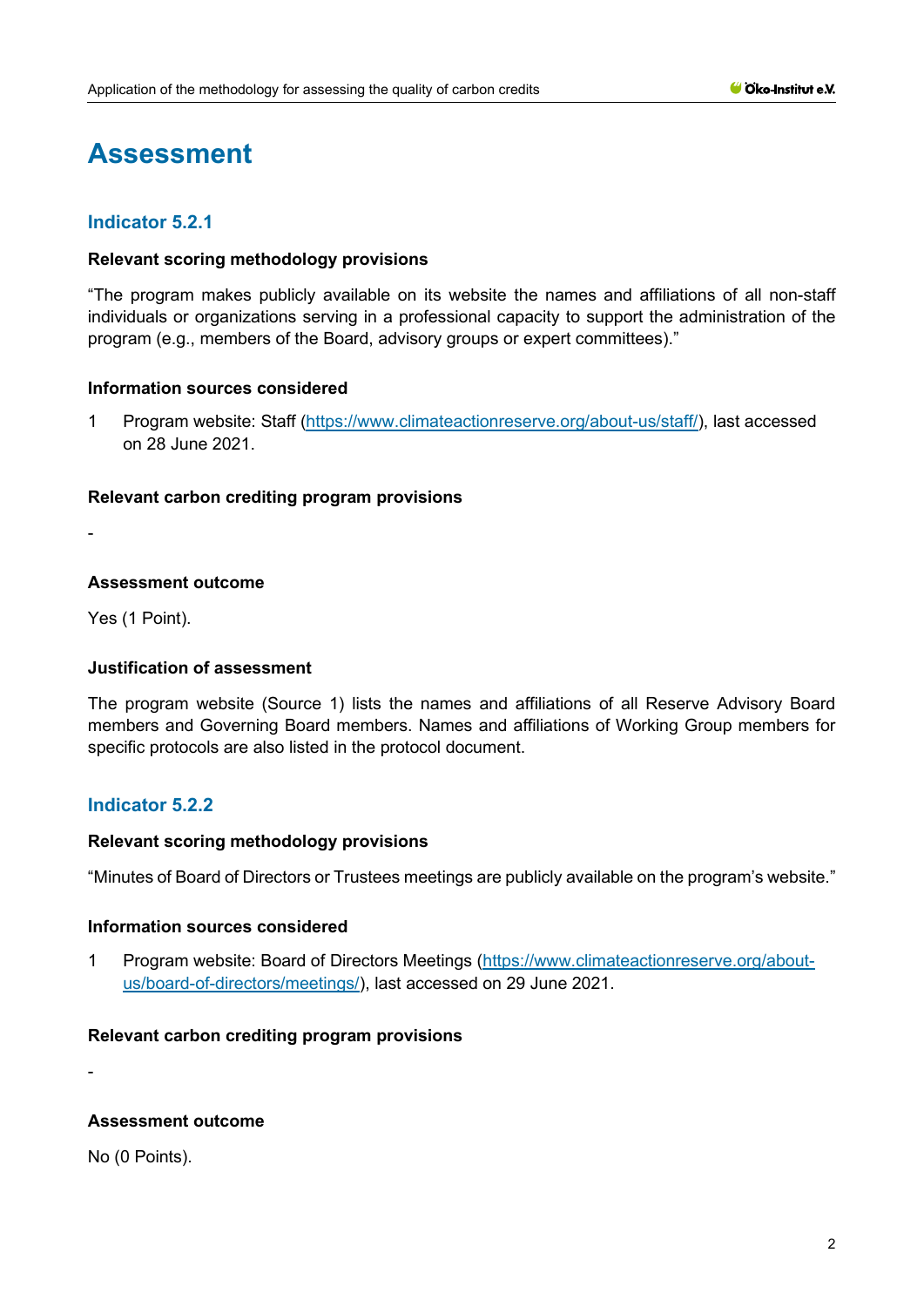#### **Justification of assessment**

Minutes of Board or Trustee meetings are not publicly available on the program's website. Only agendas for the meetings are posted.

# **Indicator 5.2.3**

#### **Relevant scoring methodology provisions**

"The conflict of interest provisions identified in indicator 5.1.5 for non-staff individuals serving in a professional capacity to support the administration of the program (e.g., members of the Board, advisory groups or expert committees) and the code of conduct for staff and registry administrators identified in indicators 5.1.6 are publicly available on the program's website."

#### **Information sources considered**

–

## **Relevant carbon crediting program provisions**

-

## **Assessment outcome**

No (0 Points).

## **Justification of assessment**

The conflict of interest provisions and the code of conduct are not publicly available on the program´s website.

## **Indicator 5.2.4**

#### **Relevant scoring methodology provisions**

"The program defines and publicly discloses the level at which activities are allowed under the program (e.g., project-based, program of activities, etc.) and scope of eligible activities (e.g., which sectors, project types, or geographic locations are or are not included within the scope of the program)."

## **Information sources considered**

1 Reserve Offset Program Manual. Document issued on 12 March 2021. Online available at: [https://www.climateactionreserve.org/wp](https://www.climateactionreserve.org/wp-content/uploads/2021/03/Reserve_Offset_Program_Manual_March_2021.pdf)[content/uploads/2021/03/Reserve\\_Offset\\_Program\\_Manual\\_March\\_2021.pdf.](https://www.climateactionreserve.org/wp-content/uploads/2021/03/Reserve_Offset_Program_Manual_March_2021.pdf)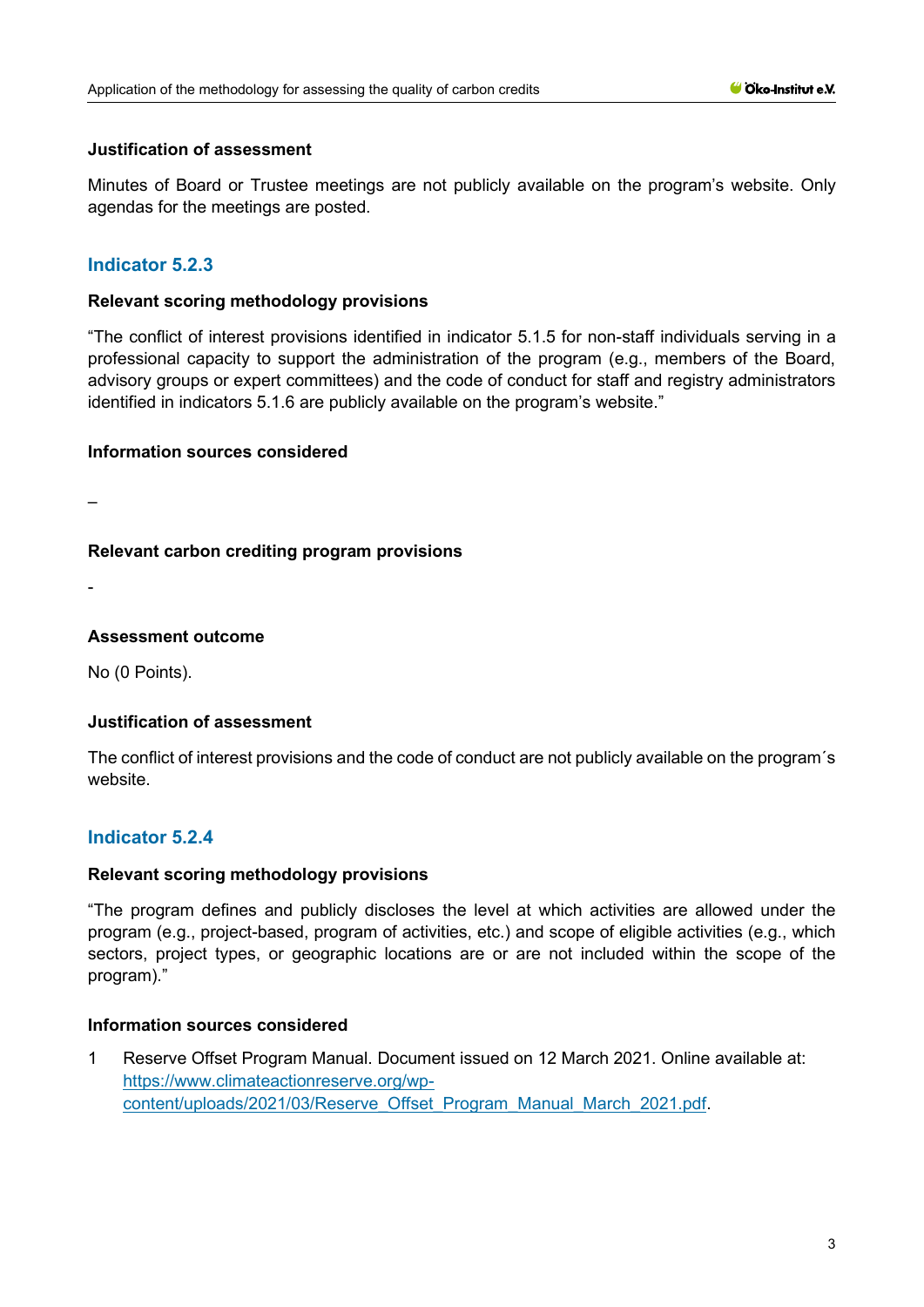## **Relevant carbon crediting program provisions**

- Provision 1 Source 1, section 2.3.1, page 6: "The Reserve only registers GHG projects that follow protocols that have been developed by the Reserve. In other words, only projects meeting the requirements of protocols that have been approved and adopted by the Reserve's Board are eligible for registration on the Reserve. The Reserve may establish linkages with additional programs in the future to allow other projects to be registered. Approved protocols and information on additional protocols in development are available for download at [http://www.climateactionreserve.org/how/protocols/.](http://www.climateactionreserve.org/how/protocols/)"
- Provision 2 Source 1, section 2.4, page 10: "Project Eligibility Criteria. Eligibility criteria specify essential characteristics a project must have in order to register with the Reserve, as well as the conditions under which the Reserve will issue CRTs to a project. In Reserve protocols, eligibility criteria serve three main purposes: [..]."

#### **Assessment outcome**

Yes (1 Point).

#### **Justification of assessment**

Provision 1 defines project types that are allowed to register on the Reserve. Provision 2 specifies the project eligibility criteria including additionality determinations, project location, project start date, project crediting period, bundling of projects, and regulatory compliance, and environmental and social safeguards.

## **Indicator 5.2.5**

#### **Relevant scoring methodology provisions**

"The normative program documents are publicly available on the program's website."

Notes: In the definitions section the Methodology for assessing the quality of carbon credits defines normative program documents as follows: "The documents adopted under a carbon crediting program that specify requirements, procedures, and administrative and operational aspects of the program. This typically includes standards, (such as quantification methodologies), procedures, manuals, guidance documents, and forms."

#### **Information sources considered**

- 1 Reserve Offset Program Manual. Document issued on 12 March 2021. Online available at: [https://www.climateactionreserve.org/wp](https://www.climateactionreserve.org/wp-content/uploads/2021/03/Reserve_Offset_Program_Manual_March_2021.pdf)[content/uploads/2021/03/Reserve\\_Offset\\_Program\\_Manual\\_March\\_2021.pdf.](https://www.climateactionreserve.org/wp-content/uploads/2021/03/Reserve_Offset_Program_Manual_March_2021.pdf)
- 2 Climate Action Reserve User Guide. Document issued on August 3, 2016. Online available at: [https://www.climateactionreserve.org/wp-content/uploads/2016/08/2016-Reserve-User-Guide-](https://www.climateactionreserve.org/wp-content/uploads/2016/08/2016-Reserve-User-Guide-1.pdf)[1.pdf.](https://www.climateactionreserve.org/wp-content/uploads/2016/08/2016-Reserve-User-Guide-1.pdf)
- 3 Verification Program Manual. Document issued on February 3, 2021. Online available at: [https://www.climateactionreserve.org/wp](https://www.climateactionreserve.org/wp-content/uploads/2021/02/Verification_Program_Manual_February_2021.pdf)[content/uploads/2021/02/Verification\\_Program\\_Manual\\_February\\_2021.pdf.](https://www.climateactionreserve.org/wp-content/uploads/2021/02/Verification_Program_Manual_February_2021.pdf)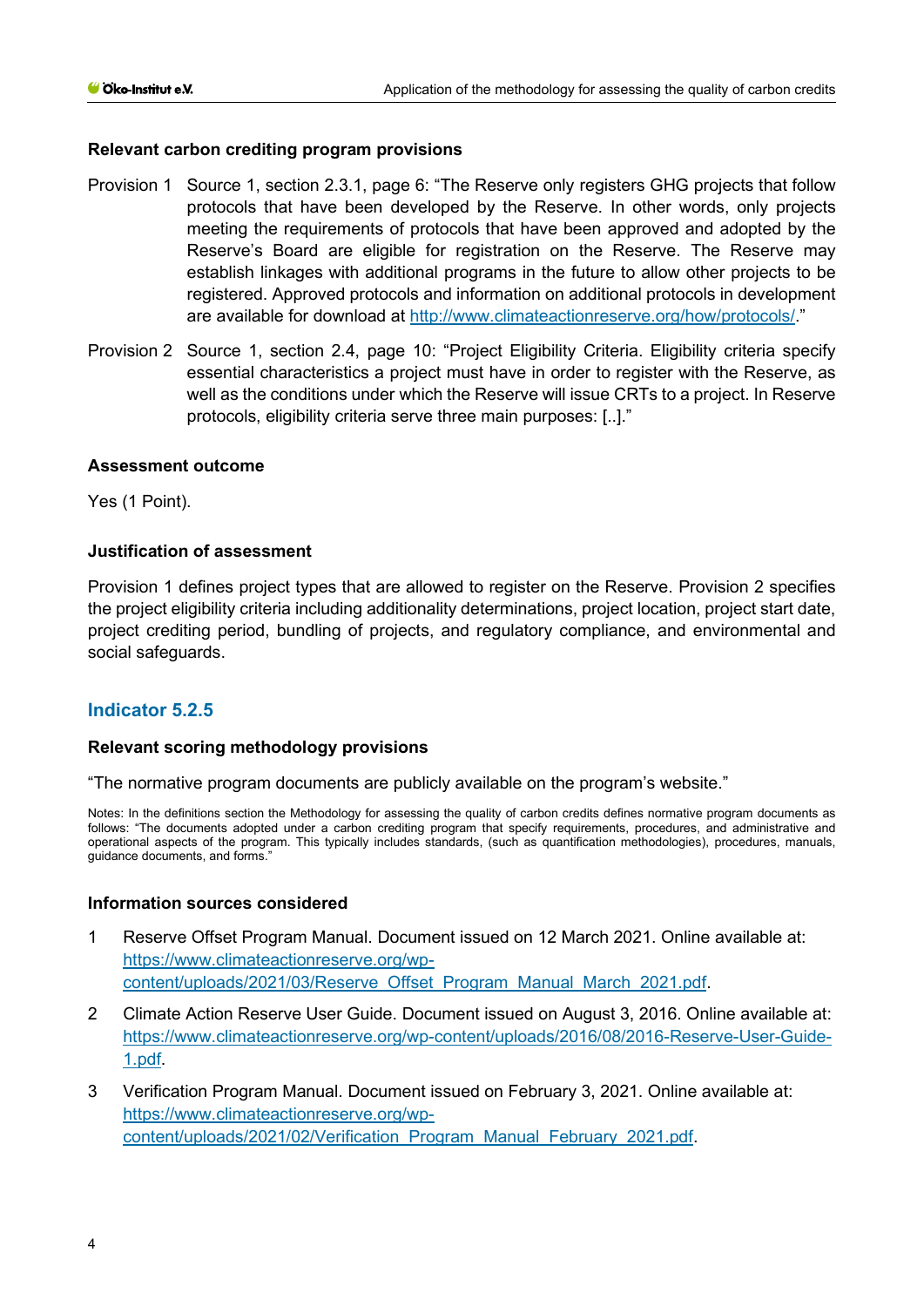4 Climate Action Reserve Terms of Use. Document issued in January 2014. Online available at: [https://www.climateactionreserve.org/wp-content/uploads/2009/03/Final-TOU-1-2014..pdf.](https://www.climateactionreserve.org/wp-content/uploads/2009/03/Final-TOU-1-2014..pdf)

# **Relevant carbon crediting program provisions**

- Provision 1 Source 1, section 1, page 1: "The Reserve Offset Program Manual summarizes the Reserve's overarching principles, its general project accounting guidelines, and its rules and procedures for registering projects and creating offset credits for the voluntary market. It also describes the process used by the Reserve to develop protocols for determining the eligibility of, and quantifying reductions from, carbon offset projects. Detailed information on the Reserve's general operating procedures and verification program can be found in the following documents:
	- Climate Action Reserve User Guide […]
	- Climate Action Reserve Terms of Use […]
	- Climate action Reserve Verification Program Manual […]"

## **Assessment outcome**

Yes (2 Points).

## **Justification of assessment**

The above documentation and online availability of listed sources clearly specifies that the indicator is fulfilled.

# **Indicator 5.2.6**

## **Relevant scoring methodology provisions**

"Input received through public consultations relating to material program updates (e.g., new or updated normative program documents) is documented and the program reports back to the public on how raised issues were addressed."

## **Information sources considered**

1 Reserve Offset Program Manual. Document issued on 12 March 2021. Online available at: [https://www.climateactionreserve.org/wp](https://www.climateactionreserve.org/wp-content/uploads/2021/03/Reserve_Offset_Program_Manual_March_2021.pdf)[content/uploads/2021/03/Reserve\\_Offset\\_Program\\_Manual\\_March\\_2021.pdf.](https://www.climateactionreserve.org/wp-content/uploads/2021/03/Reserve_Offset_Program_Manual_March_2021.pdf)

## **Relevant carbon crediting program provisions**

Provision 1 Source 1, section 2.4.6, page 12: "After Board approval, the Reserve continues to solicit, document, and respond to public feedback and comments on the current version of the protocol. Comments and feedback on adopted protocols can be submitted to the Reserve at policy@climateactionreserve.org. The public is also welcome to contact Reserve staff directly to discuss their comments and concerns. Public feedback and comments are assessed on an ongoing basis and may initiate a revision to a protocol."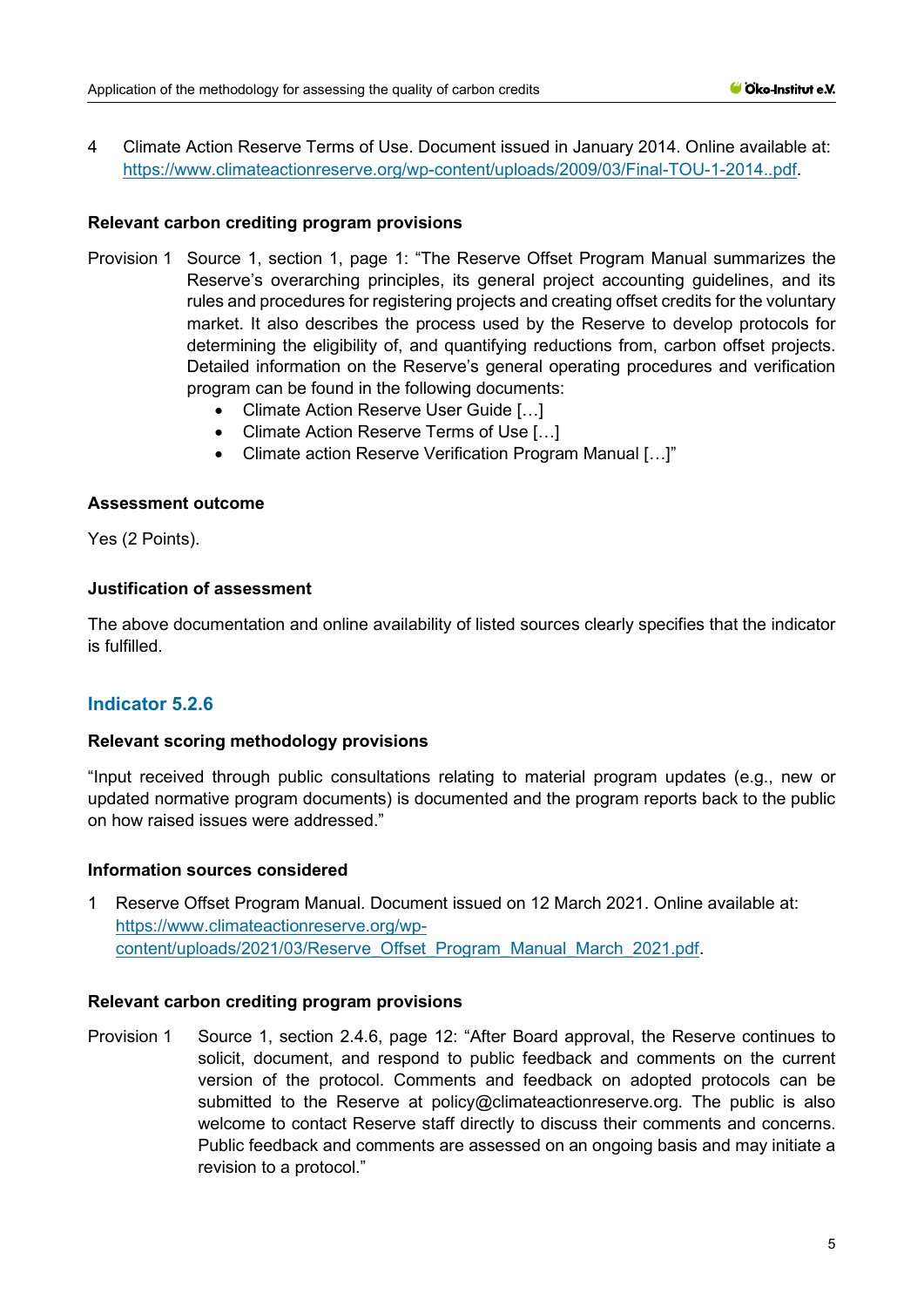#### **Assessment outcome**

No (0 Points).

## **Justification of assessment**

The above documentation applies only to protocols. The indicator is therefore not fulfilled.

# **Indicator 5.2.7**

#### **Relevant scoring methodology provisions**

"The program clearly distinguishes mandatory requirements from recommendations and guidance (e.g., by uniformly applying "shall" for mandatory requirements and "should" for recommendations or guidance throughout its normative program documents)."

## **Information sources considered**

- 1 Reserve Offset Program Manual. Document issued on 12 March 2021. Online available at: [https://www.climateactionreserve.org/wp](https://www.climateactionreserve.org/wp-content/uploads/2021/03/Reserve_Offset_Program_Manual_March_2021.pdf)[content/uploads/2021/03/Reserve\\_Offset\\_Program\\_Manual\\_March\\_2021.pdf.](https://www.climateactionreserve.org/wp-content/uploads/2021/03/Reserve_Offset_Program_Manual_March_2021.pdf)
- 2 US Landfill Project Protocol (Version 5.0, April 2019): [https://www.climateactionreserve.org/wp](https://www.climateactionreserve.org/wp-content/uploads/2019/07/U.S._Landfill_Project_Protocol_V5.0.pdf)content/uploads/2019/07/U.S. Landfill Project Protocol V5.0.pdf

## **Relevant carbon crediting program provisions**

Provision 1 Source 1, section 2, page 3: "The Climate Action Reserve (Reserve) was created to meet this need by providing a rigorous set of protocols, guidelines, and tools to support the voluntary carbon market.

> While each protocol contains guidance specific to individual project types, Reserve protocols also adhere to general project accounting principles. This section describes the Reserve's standardized project accounting guidelines that are the foundation for all protocols."

- Provision 2 Source 1, section 3.1, page 22: "This manual contains details on the Reserve's program, policies, and requirements. Users of the Reserve program, including verification bodies, are subject to the requirements and guidance specified in the most recent version of the Reserve Offset Program Manual."
- Provision 3 Source 1, section 2.1.2, page 6: "The Reserve's offset protocols are designed to be consistent with the principles, requirements, and guidance of two overarching standards for project-based GHG accounting:
	- International Organization for Standardization (ISO) 14064, Part 2

▪ The World Resources Institute/World Business Council for Sustainable Development (WRI/WBCSD) Greenhouse Gas Protocol for Project Accounting."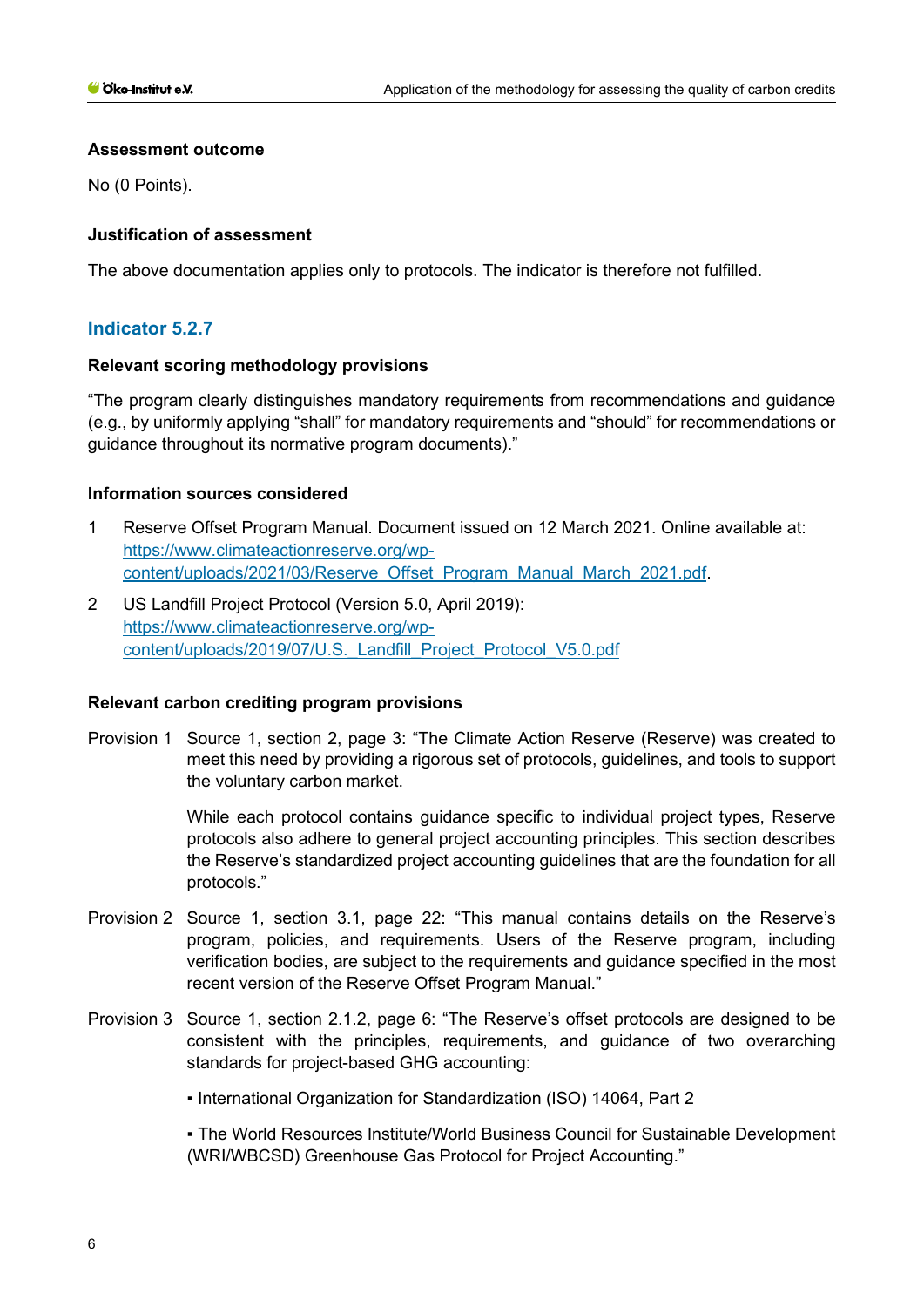- Provision 4 Source 1, section 3.2, page 26: "It is possible that a project developer may not have implemented the appropriate monitoring or QA/QC procedures per the protocol on the project start date. Regardless, the project developer must still begin the initial verification period on the project start date. The project developer shall claim no emission reductions for any time period that the project cannot meet the data, monitoring or QA/QC requirements of the protocol.
- Provision 5 Source 2, section 3.2, page 11: "The project start date shall be defined by the project developer, but must be no more than 90 days after landfill gas is first destroyed in a project destruction device, regardless of whether sufficient monitoring data are available to report reductions. The start date is defined in relation to the commencement of methane destruction, not other activities that may be associated with project initiation or development.

To be eligible, the project must be submitted to the Reserve no more than twelve months after the project start date.10 Projects may always be submitted for listing by the Reserve prior to their start date. For projects that are transferring to the Reserve from other offset registries, start date guidance can be found in the Program Manual."

#### **Assessment outcome**

Yes (1 Point).

## **Justification of assessment**

By drawing on international standards (Provision 3) the program indicates throughout the documents the mandatory or voluntary nature of provisions (see example in Provision 4). Through normative program documents, including project protocols, the program consistently distinguishes between guidance and requirements as well as shall, may, and should (e.g. Provision 5).

# **Indicator 5.2.8**

## **Relevant scoring methodology provisions**

"The program´s registry and project database are publicly accessible through the program's website. The registry includes for each carbon credit information on its status (active or cancelled), its serial number, and its issuance date. The project database includes detailed information on each credited activity, including all documentation required for the approval of the activity (e.g., project design documents, auditing reports, and supporting documentation), and all documentation required for the issuance of carbon credits (e.g., monitoring reports including reproducible emission reductions and/or removal calculations, auditing reports, and supporting documentation)."

## **Information sources considered**

- 1 Reserve Offset Program Manual. Document issued on 12 March 2021. Online available at: [https://www.climateactionreserve.org/wp](https://www.climateactionreserve.org/wp-content/uploads/2021/03/Reserve_Offset_Program_Manual_March_2021.pdf)[content/uploads/2021/03/Reserve\\_Offset\\_Program\\_Manual\\_March\\_2021.pdf.](https://www.climateactionreserve.org/wp-content/uploads/2021/03/Reserve_Offset_Program_Manual_March_2021.pdf)
- 2 Project database: [https://thereserve2.apx.com/myModule/rpt/myrpt.asp?r=111,](https://thereserve2.apx.com/myModule/rpt/myrpt.asp?r=111) last accessed on 29 June 2021.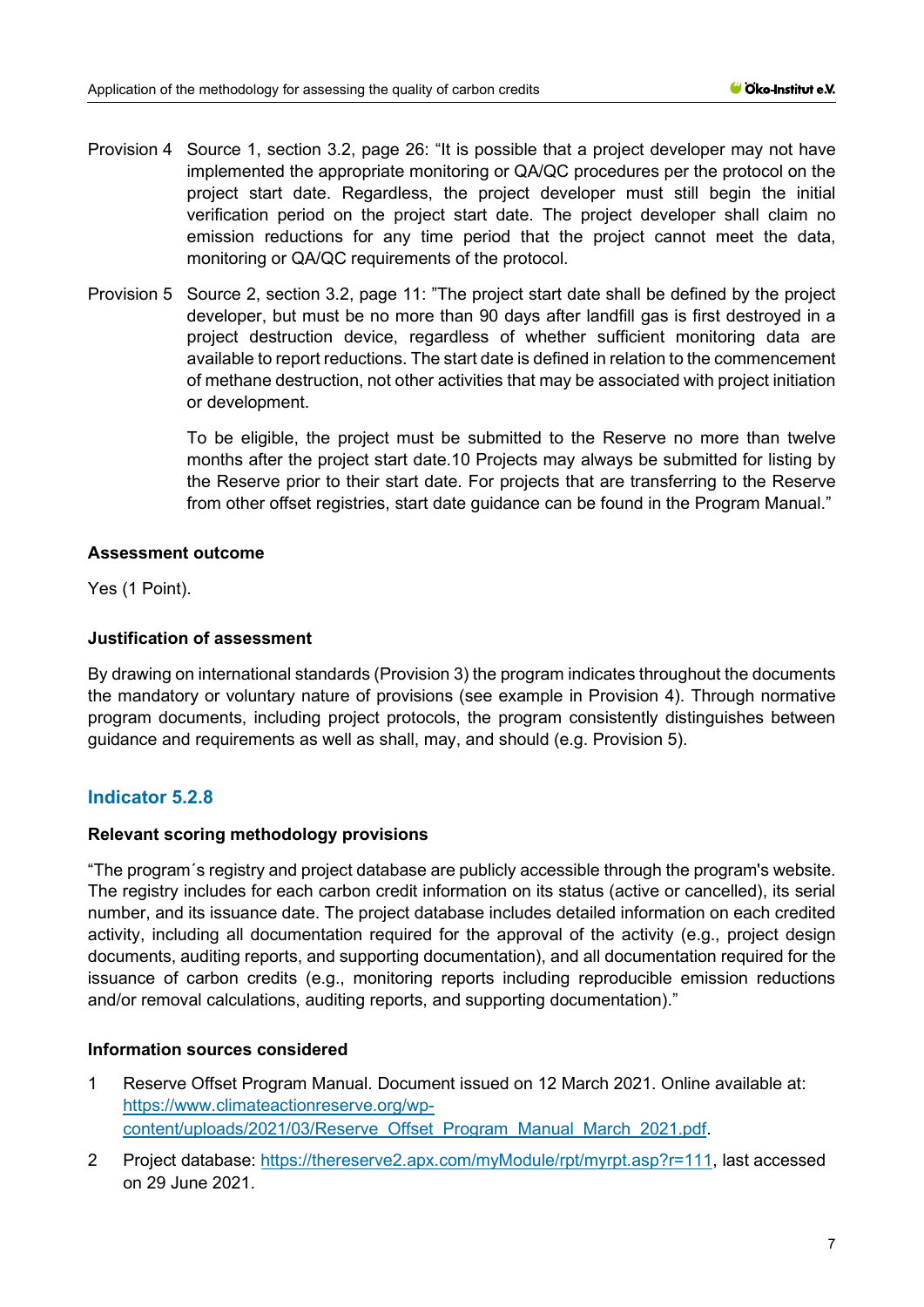3 Project database, home menu: [https://thereserve2.apx.com/mymodule/mypage.asp,](https://thereserve2.apx.com/mymodule/mypage.asp) last accessed 18 February 2022.

#### **Relevant carbon crediting program provisions**

- Provision 1 Source 1, section 2.2, page 4: "To this end, the Reserve uses an open, consultative process for developing protocols; makes protocols publicly available; requires regular, rigorous, and complete reporting from registered projects; and provides a publicly accessible database detailing all relevant information used to quantify GHG reductions for each registered project."
- Provision 2 Source 1, section 3.3.13, page 29: "The Reserve is intended to serve both account holders and the interested public. To this end, information about each project registered with the Reserve is accessible to the public. This openness and transparency provides interested parties with valuable information and helps in still confidence in the Reserve and enhance the credibility of the offset credits it certifies. The public and all account holders can access the following information online:
	- Participating companies. Organizations that have an active Reserve account (address or contact information is not disclosed).
	- Projects. Projects that are listed or registered with the Reserve. Rejected project submittals and projects that are de-listed prior to registration and/or CRT issuance are not displayed; however, information will be made publicly available indefinitely for any project to which CRTs have been issued, regardless of whether the project is completed, terminated or transferred to another program.
	- Project CRTs issued. Projects for which CRTs have been issued along with the quantity of CRTs issued to each project. Current CRT balances in individual accounts are not automatically displayed.
	- Search of CRT serial numbers. The Reserve software allows searching for a CRT serial number by batch number or block start or end numbers. This search feature is designed for someone who wants to see details about a given CRT batch (for example, a CRT buyer). It cannot be used to search every CRT issued for a company or project. Search results include whether the CRTs are active or retired and, if retired, the time and date of retirement.
	- Accounts disclosed to public. Active or retired CRT balances that account holders have chosen to be shown to the general public.
	- Retired CRTs. Displays the CRTs that have been retired by account holders"
- Provision 3 Source 1, section 3.4, page 29: "The Reserve requires periodic third-party verification of all GHG projects, as specified in each protocol. This provides an independent review of data and information used to register CRTs. For every project, a third-party verification body reviews documentation, monitoring data, and procedures used to estimate GHG reductions or removals. The verification body submits a Verification Statement and Verification Report that provide the basis for determining the quantity of CRTs that can be issued to the project. The Reserve makes these documents publicly available."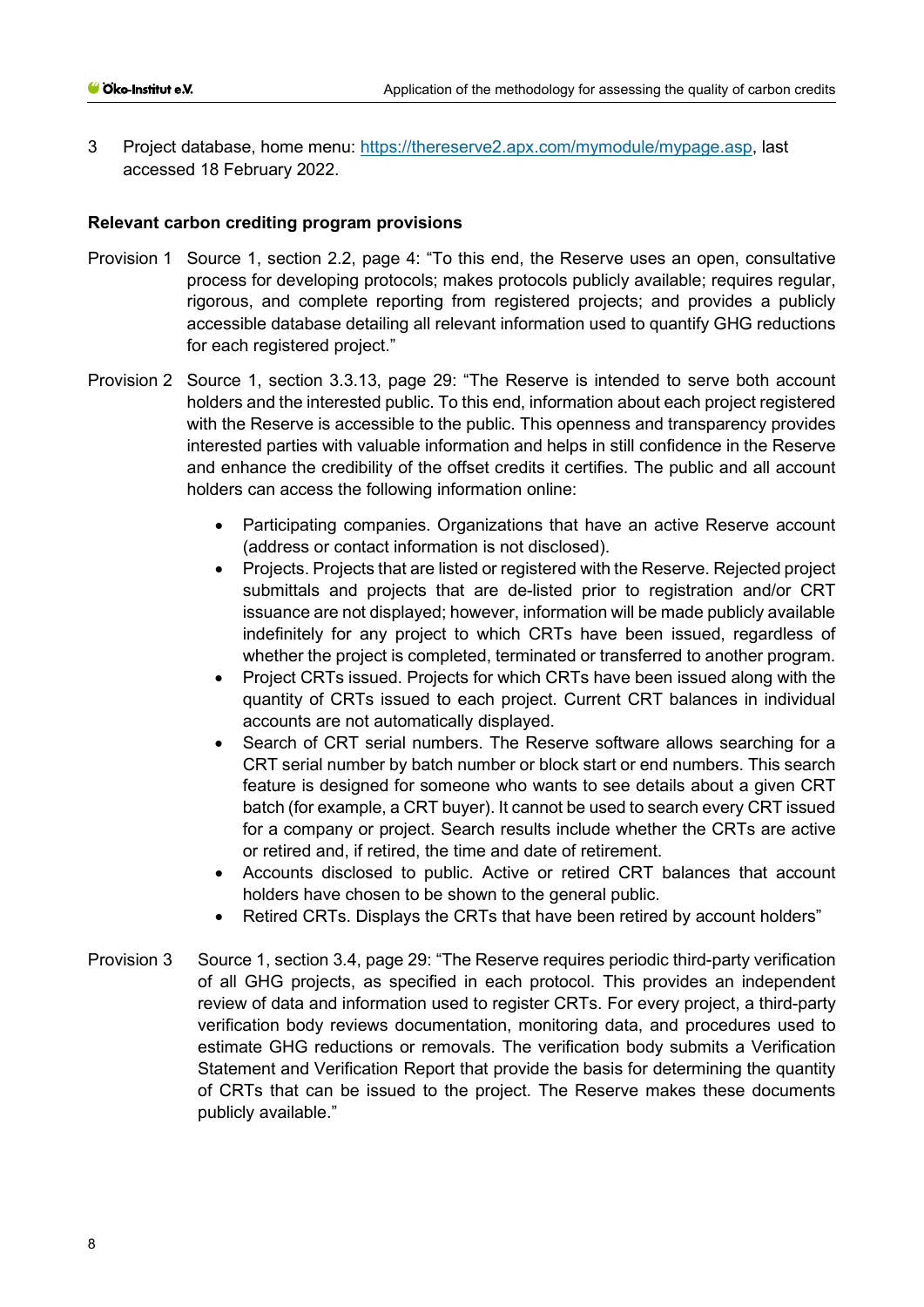#### **Assessment outcome**

Yes (1 Point).

## **Justification of assessment**

Provisions 1, 2, and 3 identify the elements disclosed within the program registry and the function of the registry. Sources 2 and 3 confirm that this information is publicly available and that the public has access to the search function for specific credit serial numbers as well as program documents for registering the project and confirming the quantification calculations. The indicator is fulfilled.

## **Indicator 5.2.9**

## **Relevant scoring methodology provisions**

"The program requires that all relevant non-confidential project documentation, including reports from validation and verification entities, be disclosed. The program defines what information would qualify as "confidential"."

#### **Information sources considered**

- 1 Reserve Offset Program Manual. Document issued on 12 March 2021. Online available at: [https://www.climateactionreserve.org/wp](https://www.climateactionreserve.org/wp-content/uploads/2021/03/Reserve_Offset_Program_Manual_March_2021.pdf)[content/uploads/2021/03/Reserve\\_Offset\\_Program\\_Manual\\_March\\_2021.pdf.](https://www.climateactionreserve.org/wp-content/uploads/2021/03/Reserve_Offset_Program_Manual_March_2021.pdf)
- 2 Climate Action Reserve Verification Program Manual (February 2021), available at https://www.climateactionreserve.org/how/verification/verification-program-manual/.

## **Relevant carbon crediting program provisions**

- Provision 1 Source 1, section 2.2, page 4: "Transparency: Sufficient information should be disclosed to allow reviewers and stakeholders to make decisions about the credibility and reliability of GHG reduction claims with reasonable confidence. Access to sufficient and appropriate GHG-related information is critical for assuring users of the Reserve that a project's GHG reduction claims are credible. To this end, the Reserve uses an open, consultative process or developing protocols; makes protocols publicly available; requires regular, rigorous, and complete reporting from registered projects; and provides a publicly accessible database detailing all relevant information used to quantify GHG reductions for each registered project. In addition, the Reserve's standardized protocols reduce ambiguities associated with how project-related information is interpreted.
- Provision 2 Source 1, section 2.4.4, page 11: "Details on the allowable crediting period as well as crediting period renewals for each type of project recognized by the Reserve are contained in each protocol. Once a project has reached the end of its crediting period(s) and is no longer being issued CRTs, the project is considered "completed." Although the project is completed, project information remains publicly available through the Reserve software indefinitely."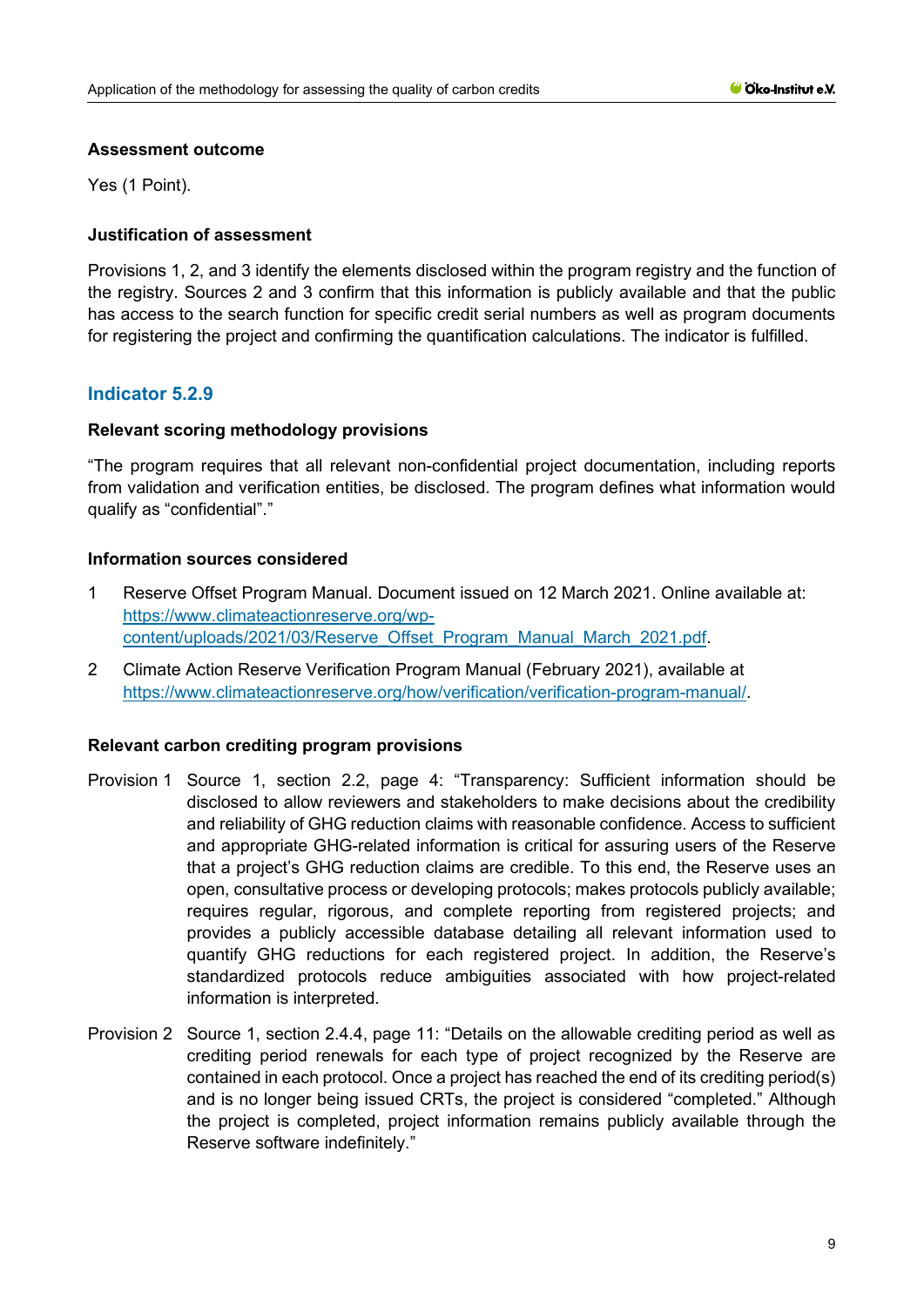- Provision 3 Source 1, section 3.4, page 29: "The Reserve requires periodic third-party verification of all GHG projects, as specified in each protocol. This provides an independent review of data and information used to register CRTs. For every project, a third-party verification body reviews documentation, monitoring data, and procedures used to estimate GHG reductions or removals. The verification body submits a Verification Statement and Verification Report that provide the basis for determining the quantity of CRTs that can be issued to the project. The Reserve makes these documents publicly available."
- Provision 4 Source 1, section 3.6.4, page 37: "CRTs may be "retired" to indicate that the emission reductions or removals they represent have been used to satisfy a voluntary GHG emission reduction claim or to offset other emissions. To support such claims, CRTs are taken out of circulation so that they cannot be used to support any further claims. The Reserve retires CRTs by transferring them to a locked retirement account where they remain permanently and in perpetuity, precluding further use or transfer to other parties. Each account holder has its own associated retirement account. Information about retired CRTs is publicly available and includes details like project type, location, serial number, date issued, reason for retirement, etc. to support the transparency of the offsets within the Reserve. There is no charge to retire CRTs. For the greatest level of transparency, Account Holders are encouraged to provide complete details of the purpose of the CRT retirement in the "Retirement Reason Details" field."
- Provision 5 Source 1, section 3.3.13, page 33: "Publicly Available Information. The Reserve is intended to serve both account holders and the interested public. To this end, information about each project registered with the Reserve is accessible to the public. This openness and transparency provides interested parties with valuable information and helps instill confidence in the Reserve and enhance the credibility of the offset credits it certifies. The public and all account holders can access the following information online:

▪ Participating companies. Organizations that have an active Reserve account (address or contact information is not disclosed).

▪ Projects. Projects that are listed or registered with the Reserve. Rejected project submittals and projects that are de-listed prior to registration and/or CRT issuance are not displayed; however, information will be made publicly available indefinitely for any project to which CRTs have been issued, regardless of whether the project is completed, terminated or transferred to another program.

▪ Project CRTs issued. Projects for which CRTs have been issued along with the quantity of CRTs issued to each project. Current CRT balances in individual accounts are not automatically displayed.

▪ Search of CRT serial numbers. The Reserve software allows searching for a CRT serial number by batch number or block start or end numbers. This search feature is designed for someone who wants to see details about a given CRT batch (for example, a CRT buyer). It cannot be used to search every CRT issued for a company or project. Search results include whether the CRTs are active or retired and, if retired, the time and date of retirement.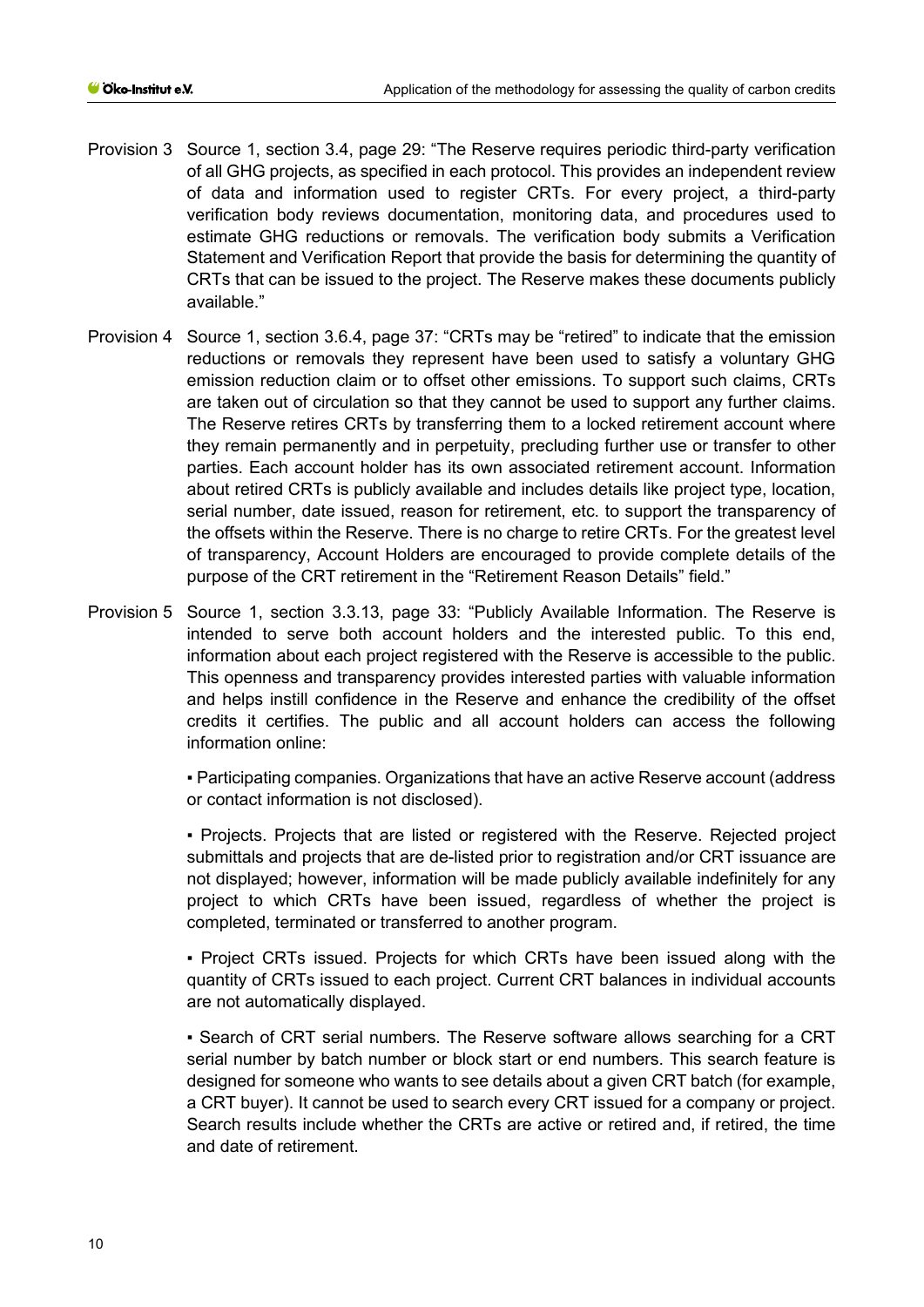▪ Accounts disclosed to public. Active or retired CRT balances that account holders have chosen to be shown to the general public.

▪ Retired CRTs. Displays the CRTs that have been retired by account holders.

Information that is never shared with the public includes:

- Company street addresses
- Company phone, fax or email addresses
- Internal company information, like billing addresses
- Any person's contact information."

#### **Assessment outcome**

No (0 Points).

# **Justification of assessment**

Publicly disclosed information is detailed in Provision 5 and Provision 1 to 3. Provision 5 also lists information that is not shared publicly. Provision 4 specifies that results of validation and verification are made publicly available. Although Provision 5 identifies some examples of confidential business information "that is never shared with the public", there is no clarity regarding information that qualifies as "confidential" and whether project developers may make this determination themselves. The indicator is therefore not fulfilled.

# **Indicator 5.2.10**

#### **Relevant scoring methodology provisions**

"The program requires that information related to the determination of the baseline scenario, additionality, or the calculation of emission reductions or removals must be disclosed and cannot be considered confidential."

#### **Information sources considered**

- 1 Reserve Offset Program Manual. Document issued on 12 March 2021. Online available at: [https://www.climateactionreserve.org/wp](https://www.climateactionreserve.org/wp-content/uploads/2021/03/Reserve_Offset_Program_Manual_March_2021.pdf)[content/uploads/2021/03/Reserve\\_Offset\\_Program\\_Manual\\_March\\_2021.pdf.](https://www.climateactionreserve.org/wp-content/uploads/2021/03/Reserve_Offset_Program_Manual_March_2021.pdf)
- 2 Forest Project Protocol (Version 4.0, June 2017): https://www.climateactionreserve.org/wpcontent/uploads/2018/05/Forest-Project-Protocol-V4.0-package-05142018.pdf
- 3 US Landfill Project Protocol (Version 5.0, April 2019): [https://www.climateactionreserve.org/wp](https://www.climateactionreserve.org/wp-content/uploads/2019/07/U.S._Landfill_Project_Protocol_V5.0.pdf)[content/uploads/2019/07/U.S.\\_Landfill\\_Project\\_Protocol\\_V5.0.pdf](https://www.climateactionreserve.org/wp-content/uploads/2019/07/U.S._Landfill_Project_Protocol_V5.0.pdf)
- 4 CAR Project Registry. Accessed 24 February 2022: <https://thereserve2.apx.com/myModule/rpt/myrpt.asp>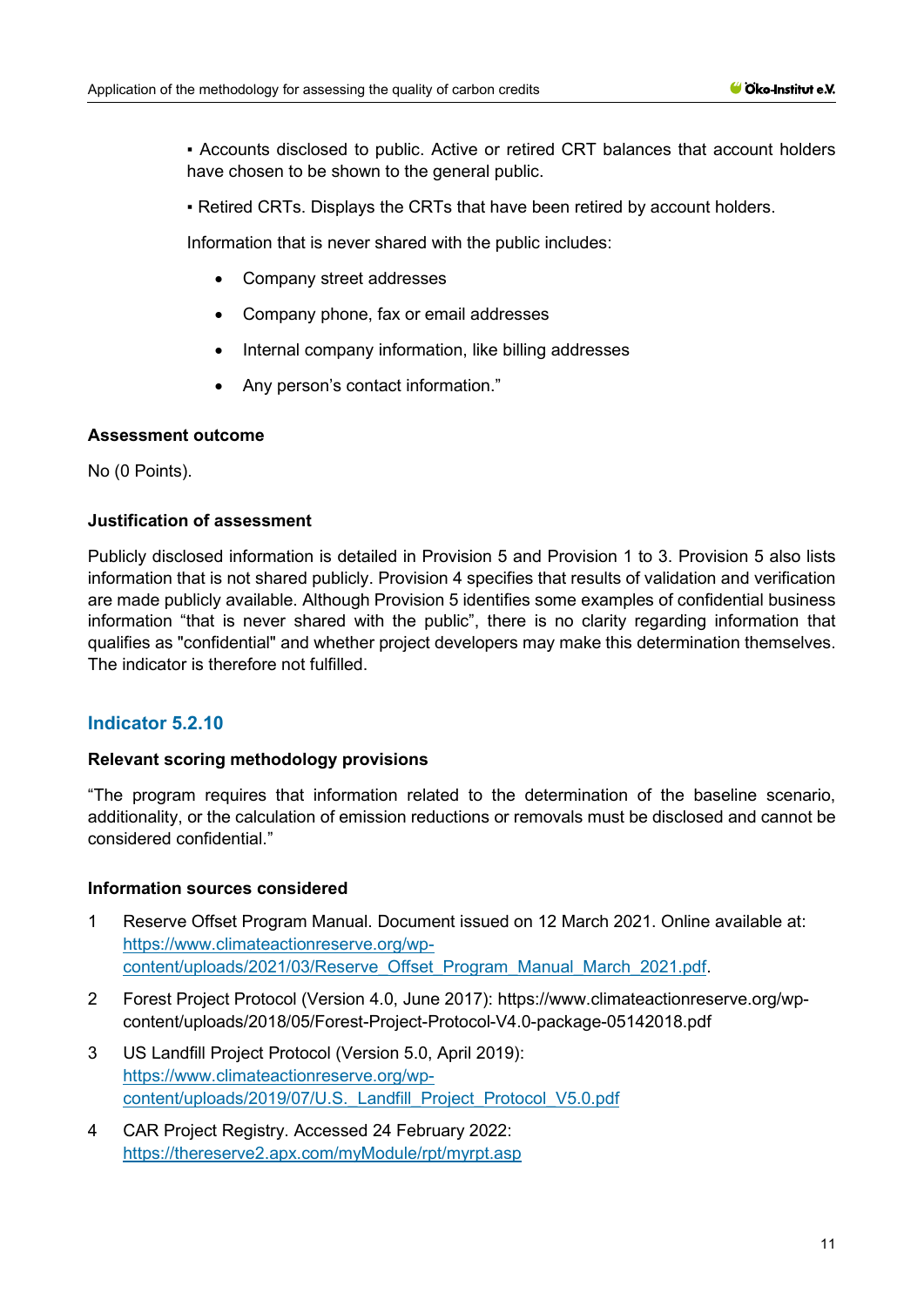## **Relevant carbon crediting program provisions**

- Provision 1 Source 1, section 2.2, page 4: "Transparency: Sufficient information should be disclosed to allow reviewers and stakeholders to make decisions about the credibility and reliability of GHG reduction claims with reasonable confidence. Access to sufficient and appropriate GHG-related information is critical for assuring users of the Reserve that a project's GHG reduction claims are credible. To this end, the Reserve uses an open, consultative process or developing protocols; makes protocols publicly available; requires regular, rigorous, and complete reporting from registered projects; and provides a publicly accessible database detailing all relevant information used to quantify GHG reductions for each registered project. In addition, the Reserve's standardized protocols reduce ambiguities associated with how project-related information is interpreted.
- Provision 2 Source 2, section 8.5, page 81: "Transparency. The Reserve requires data transparency for all Forest Projects, including data that displays current carbon stocks, reversals, and verified GHG reductions and removals. For this reason, all nonconfidential project data reported to the Reserve will be publicly available on the Reserve's website."
- Provision 3 Source 3, section 7.1, page 81: "Project developers must provide the following documentation to the Reserve in order to register a landfill gas destruction project:
	- Project Submittal form
	- Signed Attestation of Title form
	- Signed Attestation of Voluntary Implementation form
	- Signed Attestation of Regulatory Compliance form
	- Detailed system diagram from Monitoring Plan
	- Verification Report
	- Verification Statement
		- Project developers must provide the following documentation each reporting period in order for the Reserve to issue CRTs for quantified GHG reductions:
	- Verification Report
	- Verification Statement
	- Signed Attestation of Title form
	- Signed Attestation of Voluntary Implementation form
	- Signed Attestation of Regulatory Compliance form

At a minimum, the above project documentation will be available to the public via the Reserve's online reporting tool of the same name, the Climate Action Reserve. Further disclosure and other documentation may be made available on a voluntary basis."